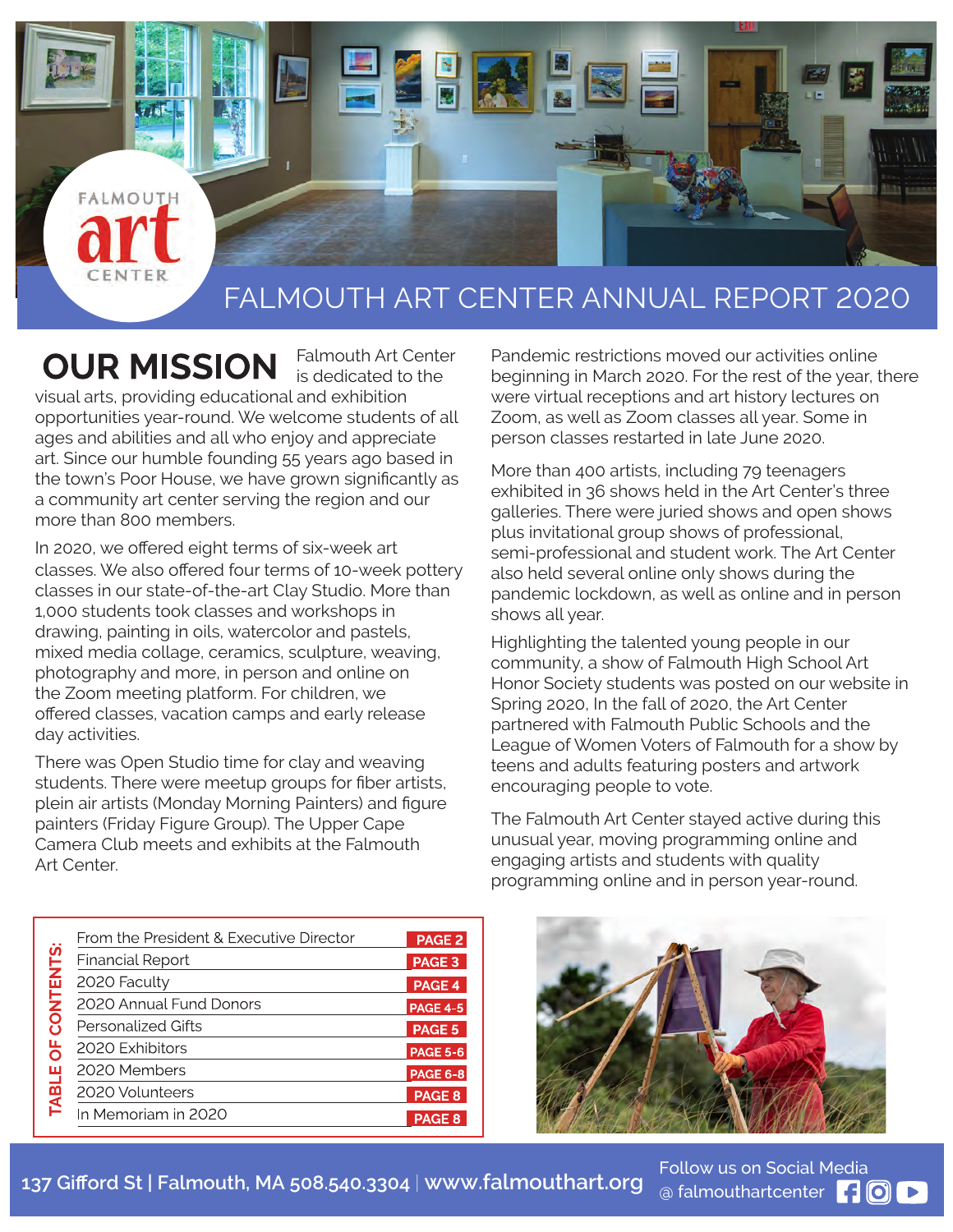

# MESSAGE FROM THE PRESIDENT OF THE BOARD OF DIRECTORS AND THE EXECUTIVE DIRECTOR

 $\blacksquare$  he year 2020 was certainly one for the history books in so many ways. With a pandemic raging for most of the year and a nationwide call for racial justice, there was nothing ordinary about this year at the Falmouth Art Center.

We surprised ourselves by taking on the challenges of the pandemic, finding new ways to present classes, exhibits and lectures online. The pandemic taught us how to be nimble and creative in continuing to fulfill our mission, no matter what obstacles were in our way.

After a three-and-a-half month closure in Spring 2020 as required by Governor's orders, we opened up in late June and stayed open daily throughout the year. We set the Art Center up with plexiglass, hand-sanitizer and HEPA filters and welcomed people back. We set up a large tent outside for our kids summer camp and heard from many parents about how grateful they were for in person programming.

The racial justice movement inspired the formation in spring 2020 of our new Diversity and Inclusion Committee, which has already organized a number of events that have attracted a more diverse audience to the Center.

We are grateful for our intrepid staff-Cathy, Ashley, Bethany and Seth--who stayed flexible and extremely helpful during the many twists and turns of this year. Our phenomenal teachers bravely addressed the challenge of teaching online classes and also in person classes with new strict health protocols.

We also extend a special thank you to our community for their support, including many local artists who participated in our exhibits and programs. We turned our in person receptions into Virtual Receptions with tours of artist studios. We turned our Art Talks into virtual talks with a focus on art history. Our new book group was also virtual and we were pleased to have hundreds of participants at these new programs.

Throughout the year, more than 100 volunteers helped us in many ways from assisting with events, mailings, office work, greeting, receiving and so much more. They kept us humming along and we could not exist without them.

A big thank you to all our supporters this year. We needed you more than ever and you were there for us! We hope to see you soon at Falmouth Art Center.

Our best,

Charlotte Harring

Laura Reckford

**Charlotte Harris, President, Board of Directors**

**Laura M. Reckford, Executive Director**

P.S. Exciting News: The pandemic inspired us to build outdoor classroom space and a new gas kiln. A major grant from the Hermann Foundation plus generous support from local donors will allow us to complete this project in 2021!



**FAC board members plus volunteer Nancy Warren gathered for a clean-up of the grounds in October 2020.**

## **OUR STAFF**

| Marketing Coordinator & Office ManagerAshley Heaton |  |  |  |
|-----------------------------------------------------|--|--|--|
|                                                     |  |  |  |
|                                                     |  |  |  |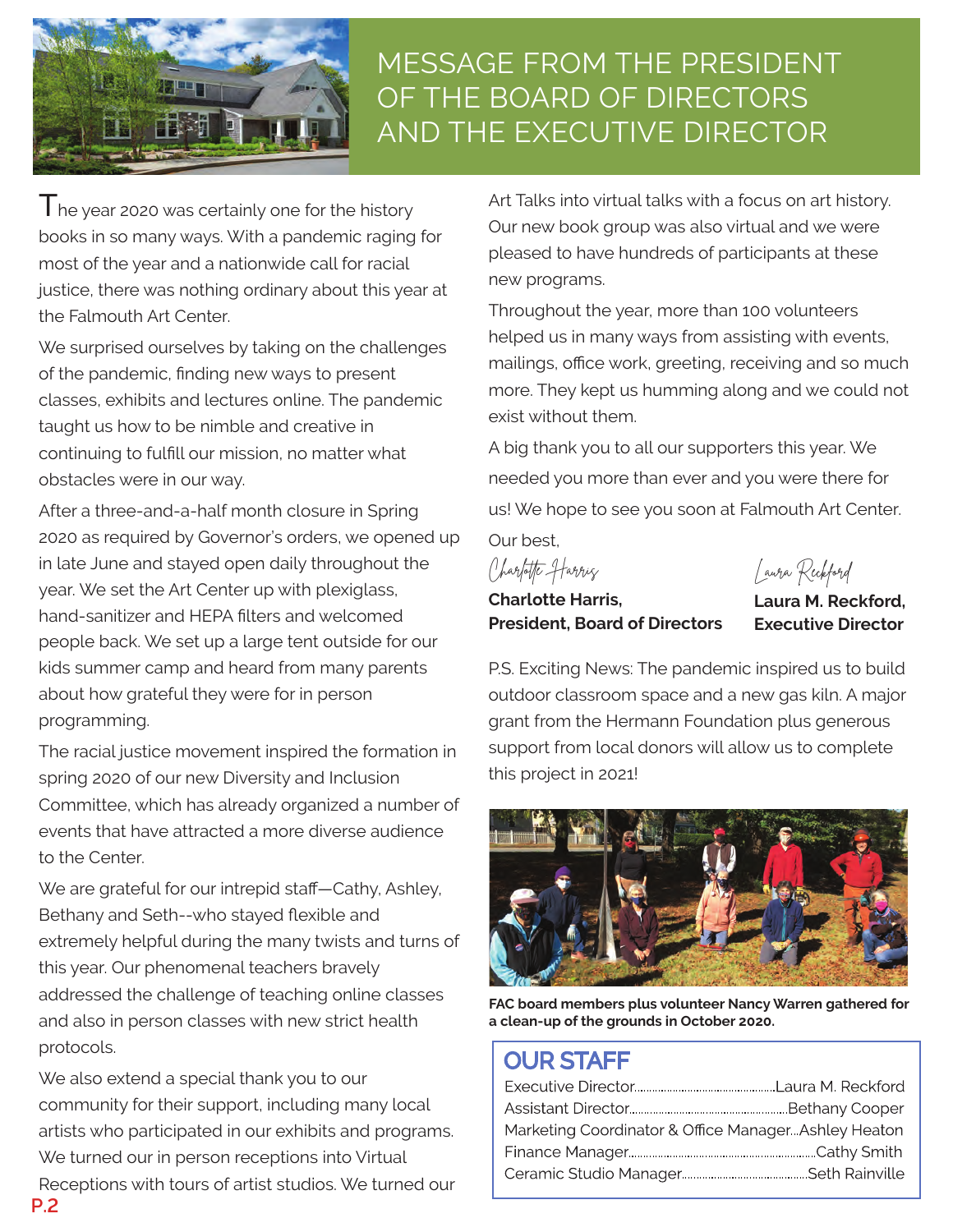## **FISCAL YEAR JANUARY 1 TO DECEMBER 31, 2020**

### **INCOME**

**Mission Activities (net)** Classes, workshops: \$108,754 Holiday Market: \$15,758 Exhibits: \$6,372 Gallery Sales: \$10,529 Other programs: \$4,969 **Fundraising Events (net)** You ART What You Eat: \$6,711 ARTrageous Gala: \$20,104 Other activities: \$5,211 **Contributions** Membership: \$41,176 Annual Fund: \$63,430 Grants: \$20,850 Other Support: \$2,464 PPP Grant: \$40,398 **TOTAL INCOME \$346,726**

### **EXPENSES**

Personnel: \$189,386 Utilities: \$6,315 Building: \$35,785 Marketing: \$5,770 Professional fees: \$22,642 Insurance: \$9,638 Administrative expenses: \$33,361 **TOTAL EXPENSES: \$302,897**

*Surplus (goes into reserves): \$43,829*

## **SAVINGS**

**Temporarily Restricted Funds** Scholarships, grants, etc.: \$116,118 Building fund: \$7,882 Board Reserve: \$99,000 **Endowments** Fund for the Future: \$16,242 Miller & Wilkinson: \$4,054 Lazotte: \$3,572

**Our #1 financial policy: Make no commitments to spend money until we have the money in hand. No debts!**

**Our #1 financial goal: Have income from mission activities grow to be an ever larger share of our total income.**

### **INCOME**

**Mission** Activities - **52%** Events - **11%** Annual Fund - **22%** Memberships - **15%**





### **EXPENSES**





**YOU ART WHAT YOU EAT** Thank You to our 2020 Sponsor! **Sponsor: Karen & John Burton, Sotheby's International Realty** **ARTRAGEOUS GALA 2020**

Many thanks to our 2020 sponsors!

**GOLD:** Carolyn Hummer

### **BRONZE:**

CH Newton

Holly Hudson Designs • Hutker Architects Horiuchi & Solien Landscape Architects Martha's Vineyard Bank • Mid Cape The Valle Group • Angel & Michael Distasi Falmouth Art Center Board of Directors

### **COPPER:**

Cape Cod 5 Lisa Asendorf/Engel & Volkers Upper Cape Camera Club Peter & Susan Morrison Gary & Linda Walker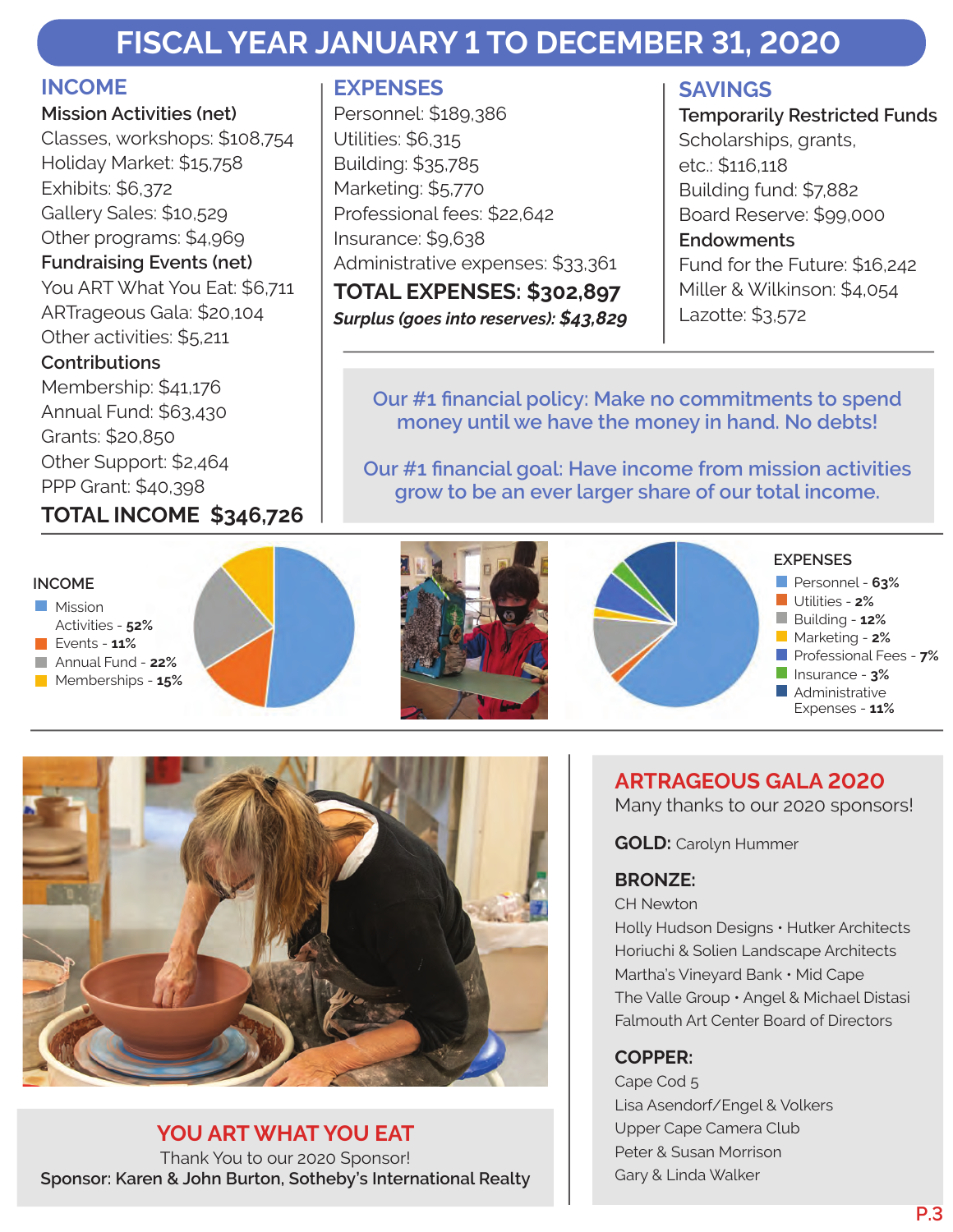### **2020 COLLABORATING ORGANIZATIONS**

ArtsFalmouth • Upper Cape Camera Club Recovering Champions • Heroes in Transition Cape Museum of Art • League of Women Voters Falmouth Chamber of Commerce • Falmouth Public Schools **The Falmouth Art Center is proud of our association with you!**

### **2020 FACULTY**

Dan Hanagan • Kim Sheerin • Seth Rainville Andrew Kusmin • Mellissa Morris • Alicia Buccino Bill Noble • Betsy Payne Cook • Susan Jensen Claudia Smith-Jacobs • Diana Lee • Patrice Mogan Bob Ryder • Hollis Engley • Terry Dunn • Rebecca Butler Christine Anderson • Beth Dill • Liz Henry

### **2020 ANNUAL FUND**

### **GIFTS \$1000+**

Jonathan Adler & Gabrielle Allen Greg & Caroline Anderson Anonymous Anonymous Bilezikian Foundation Karen & John Burton John & Jean Conners Joan Cribben Michael & Angela Distasi Falmouth Fund of the Cape Cod Foundation Pamela Bliss French Salley Mavor & Rob Goldsborough Phillip & Liz Gross Charlotte & Mary Harris Hermann Foundation Jane Holtz Holly Hudson Carolyn M. Hummer Carla & Mark Hutker Hutker Architects CH Newton Doreen Kelly Carol & Walter Knox Lovell Charitable Foundation Martha's Vineyard Savings Bank Carol & Don McInnes Susan and Peter Morrison Carolyn Partan Mid Cape Home Forrest Pirovano Susan & Robert Sigel Horiuchi & Solien Dorene Sykes Gary and Linda Walker Woods Hole Foundation Linda Young The Valle Group Joan & Joe Valle

### **GIFTS \$500 - \$999**

Dorothy Battles Eryn Bingle Cape Cod 5 Catherine Cetta Judy & Henry Ellis Doris W. Epstein Falmouth Cultural Council Joyce Fearnside Mimi Gregory Melissa Hofer Lauren Kinghorn Lauren Lambert Sheila Largay

#### Victoria Lowell Dianne M. Lynch Michael & Mary Markow Kathleen C. Taylor & Bruno Notari Upper Cape Camera Club Nancy Warren

### **GIFTS \$250 - \$499**

Ellen & Matt Adams Anonymous Terry Breidenbach Harry & Marie Cromwell Vicky Cullen Delia Flynn Barbara Gaffron Thomas & Barbara Geagan Mary Heard Sigrid Hecker Betty Jameson Virginia Johnson Patricia & Brian Keck H. Giles & Deborah Knight San Lyman Richard McElvein James & Mary Musto Lynn & Carolyn Noble Timothy & Ann O'Brien Benjamin Partan Susan & Bill Patterson Ron Pointer Onjale Scott & Andre Price Amy Rader Laura Reckford Shravana Reddy Gerald Roan Janet Totten Barrett Property Care Services Sandra Faiman-Silva Karen & Thomas Tierney Janet & Noah Totten Peg Wilson

### **GIFTS \$100 - \$249**

Chris & Andrea Anderson Anonymous Anonymous Anonymous Heidi Meyer-Bahlburg Valerie Belcher Margaret Belliveau Victoria Belliveau Therese Bilodeau Scot Bobo Jay Burnett Paula Thompson & Dave Chosiad Sally Colacicco Kiril & Judy Coonley Bethany Cooper Edith Copenhauer

### **GRANTS 2020**

### **We thank the following organizations for awarding grants to the Falmouth Art Center in 2020.**

Bilezikian Foundation Cape Cod 5 • Falmouth Cultural Council Falmouth Fund of the Cape Cod Foundation Hermann Foundation Lovell Charitable Foundation Martha's Vineyard Bank Woods Hole Foundation

Margot Critchfield Vicky Cullen Margaret Curtis Tina Deckers Patricia DiBella Elizabeth Dill Betsy & Joseph Doud Sybil Drummond Joyce Dwyer Nancy Eldridge Ms. Carlyn J. Ellms David Epstein Lisa Errico Sandra Faiman-Silva Nancy Fay Kristine Fisher Paul Courtney & Carrie Fradkin Rooster Fricke Carol Glasgow Terri Good Stephen and Linda Greyser Susanne Goodman-Hallstein Dan Hanagan Karen & Alexander Heard Bill & Liz Henry Shirley S. Hersey Diane Hofer Paul Hughes Murray & MacDonald Insurance Services, Inc Christina Jacobi Claudia Smith-Jacobs Colleen Karsner Mark Karsner Susan & Thomas Keleher Abigail Kelley Richard Ferreira & Jeannine Lavoie Maureen Lewis Ida Little Eileen Logan Shirley & Paul Lombardozzi Murray & MacDonald Insurance Eileen Mallinson Peter & Olga Mitchell Elizabeth Moakley Andrea Moore Robert Morrison Valerie Murray Teri Navickas Peter & Claudia Needham Nancy Nichols Katherine Nixon William & Carol Noble Margaret Nowak Maryanne Ouellette Marge Overholtz Pamela & Chris Polloni

Kellie Porter Seth Rainville Karen Rauss Johanna Reed Paige Roth Marilynn Rusinski Constance Ryan Carolyn Ryczek Robert Scutt Mary Sholkovitz Rosalie Snyder Claudia Smith-Jacobs Barry Jay Cronin & Carol Stanmore Paula Thompson Dan & Sandy Trainor Maurice Tripanier Susan Varga Wendy Vogel Brooks Watt & Karen King-Watt Paul Wheeler Sandra Wiechman David & Cathy Williamson Maureen Williamson Woodruff's Art Center Ann & Geoff Woolford Alison Zaino

### **GIFTS \$99 and under**

Karla Alfred John & Gabrielle Allen Carol Amaral Anonymous Sue Anttila Tim & Reah Atwater Mildred Babiak Phyllis Baker Nancy Barnett Paula Barton Barry Beder Annamarie Behring Carol Bernon Jonathan Borus Annie Dean Michael DeBartolo James and Deborah Bowen Carl Bowin DeEtta Breitwieser Francine Buck Marie Buckley Maggie & Roland Butler Lynne Carreiro Chatham Coastal Creations Claire Clark Jan Collins Sue Colozzi Helenann Dixon Becky Sue Epstein Karen Epstein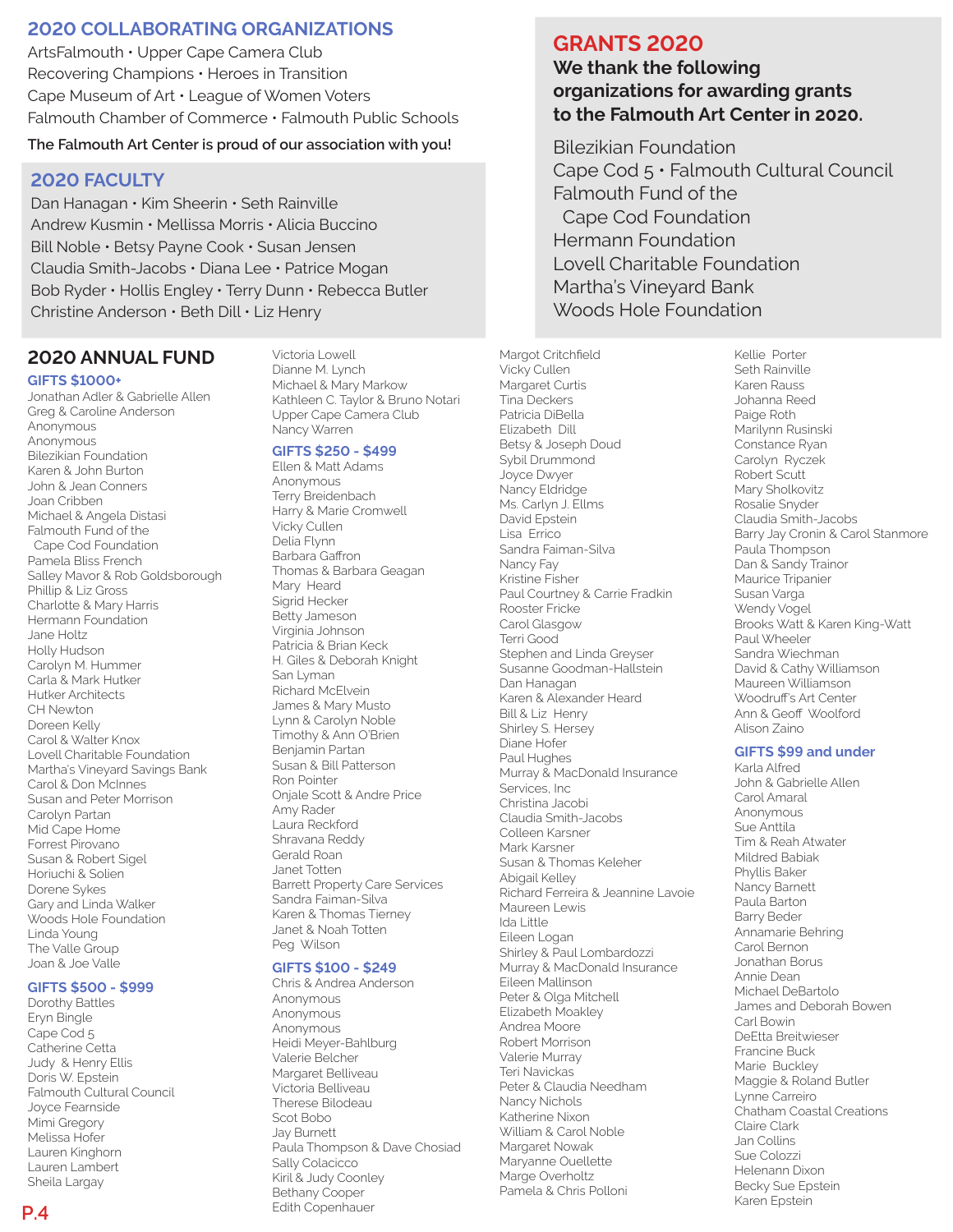Scott Farrow Joyce & Charles Foley Carla Follick Kathy Furtek Mary Ann Gardzina Mary Lou Gitlitz Arlene Graham Sue Godfrey Gregory Amie Gula Nancy Gully Jeanne Harper Catherine E. Heald Arlene Hecht Heidi Larson Hurley Susan Joslin Cynthia Kaighin Roberta Keegan Anne Griffenberg & Loren Kellogg Ruth Ann Laster Kim LaTerza Christina Laurie Ruth & David Leech Juanita Lovett Alyson Lucey Hila Lyman Preston MacAndrews Eileen Mallinson Roslyn Mann Patricia Calkins-Martin & Dennis Martin John McKinnon Carol Mills Elizabeth Molodovsky Tom & Alicia Morton Peggy Ann Morrison Kim Narlee Suzanne Nelson Ed Norton Janice Orfe Thomas Peterson Karen Pickett Judith Pooley Sarah Pring Linda Rakowski Elsa & Gerald Ramin Kathleen Rausch Johanna Reed Jan Rogers Candice Ronesi Carolyn Saluti Judith Schutzman Sara Scolnick Merry Smith Elizabeth Solar Leslie Spencer Charles and Martha Stasey Alan & Sala Steinbach Joyce Stratton Doc Taylor Bonnie Thomas Joan Thompson Jill and Jack Tompkins Richard Tranfaglia Bruce Tripp Patricia & Raymond Warren Sandra Wiechmann Deborah Willsea Melissa & Chuck Woringer Ann Worthington Ann Dickinson Wright

### **PERSONALIZED GIFTS In Honor of Andrew Kusmin**

Kristine Fisher Carla Follick

**In Honor of Beth Dill** Carol Glasgow

**In Honor of Carolyn Partan** Harry & Marie Cromwell

**In Honor of Christine Anderson** Judy & Henry Ellis Merry Smith

### **In Honor of Christine Anderson's Video** Annamarie Behring

Leslie Spencer

**In Honor of Christine Anderson, Beth Dill, Carol Johnson and the Zoom Weavers** Scott Farrow

**In Honor of Claudia Smith-Jacobs** Lisa Errico

**In Honor of Doris Epstein** Becky Sue Epstein Carolyn Partan

**In Honor of Karen Rinaldi** Linda Rakowski

**In Honor of Laura Reckford, Bethany Cooper & Ashley Heaton** Betty Jameson

**In Honor of Linda Walker** Erika Messmann

**In Honor of Tom Keleher** Susan Keleher

#### **In Memory of Charles V. Fay** Nancy Fay

**In Memory of Dr. Leonard Laster** Stephen and Linda Greyser

**In Memory of Dr. Paul V. Jameson** Mary Ann Gardzina

**In Memory of Edith Bruce** Pamela Bliss French

**In Memory of Erika Alvarez** Richard Tranfaglia

### **In Memory of Jane Holtz**

Karla Alfred Phyllis Baker Victoria Belliveau Scot Bobo Jonathan Borus David Epstein Karen & Alexander Heard Mary Heard Abigail Kelley Robert Morrison Peggy Ann Morrison Timothy & Ann O'Brien Elsa & Gerald Ramin Shravana Reddy Rosalie Snyder

**In Memory of Linda Mansfield Pointer**  Michael DeBartolo Joyce Fearnside Ron Pointer

**In Memory of Jean Bell** Ann & Geoff Woolford

**In Memory of Jeanne Remick** Sally Colacicco

**In Memory of Penny Taylor** Doc Taylor

**In Memory of Ralph Partan** Benjamin Partan

**In Memory of Francis Hersey, MD** John McKinnon

**In Memory of Joan St. Clair Roof** Eryn Bingle Tina Deckers

**In Memory of Louise Adler** Jonathan Adler & Gabrielle Allen

### **In Memory of Valerie Lee** Theresa Bilodeau

#### **2020 EXHIBITORS** Pam Abrams-Warnick

Corine Adams Ellen Adams Deborah Alavosius Christine Anderson Greg Anderson Mac Andrews Bobbi Bailin Paula Barton Walter Basnight Susan Baur Phillip Beach Bob Beardsley Sue Beardsley Barry Beder Valerie Belcher Judy Belliveau Steve Benyon Harvey John Beth Theresa Bilodeau Joyce Bock Gary Boehk James Bowen Peggy Brawley Martha Brennan William Brydon Alicia Buccino Marite Zandbergs Burns Joyce Caggiano Patty Calkins-Martin Joan Carpenter Lynne Carreiro Eileen Casey Sally Casper Catherine Cetta Chesley Chapman Denis Chasse Katheryn Chasse Sandy Checklick Kelsey Chenoweth Wendy Christern Gary Christiansen Susan Ciampa

Helen Clark Susan Elizabeth Clark Arlene Cloninger Sharon Cohen Marian Colman Sue Colozzi Sara Cook Steven Cook Betsy Payne Cook Megan Coppola Michael Corthell Mary Costa Eileen Crawford Joan Cribben Margot Critchfield Vicky Cullen Debra Cumming Elissa Cygan Peter Daley George Dalin Darcy Dangremond Ellen Davies Lori Dawn Annie Dean Ron Dean Sylvia Delaney Julie DeMello Charlene D'Errico Beth Dill Paula Donohue Muriel Donovan Kelly Doreen Vivian Dreisbach Carolyn Dreyer Karen A. Dugas Pattee Durkin Leon Dusoe Joyce Dwyer Herb Edwards Marian Ehrlich Judy Ellis Linda Emerson Hollis Engley Doris Epstein Lisa Errico Sandra Faiman-SIlva

Linda Farmer Scott Farrow Sandra Faxon Abby Fay Smith Emily Ferguson Frank Fernino Rich Ferreira Joseph Finn Donna Fitzmaurice Carol Flax Don Fleet Louise Forrest Penny Foster Carrie Fradkin Camilla Frager Lillia Frantin Marlynn Elliot Fulton Barbara Gaffron Alice Nicholson Galick Mary Ann Gardzina David Garrison Felicia Garry Barbara Geagan Thomas Geagan Cricket George Mary Lou Gitlitz Carol Glasgow Gordon Glass Robert Goldsborough TerriLee Good Betsy Goren Arleen P Graham Edith Green Mimi Gregory Susan Gustin Sam Gutter Kathleen Hall Daeg Hamilton Dan Hanagan Deborah Handy Charlotte Harris Mary Lou Harwood Ric Haynes Kate Heald

### **Continued**

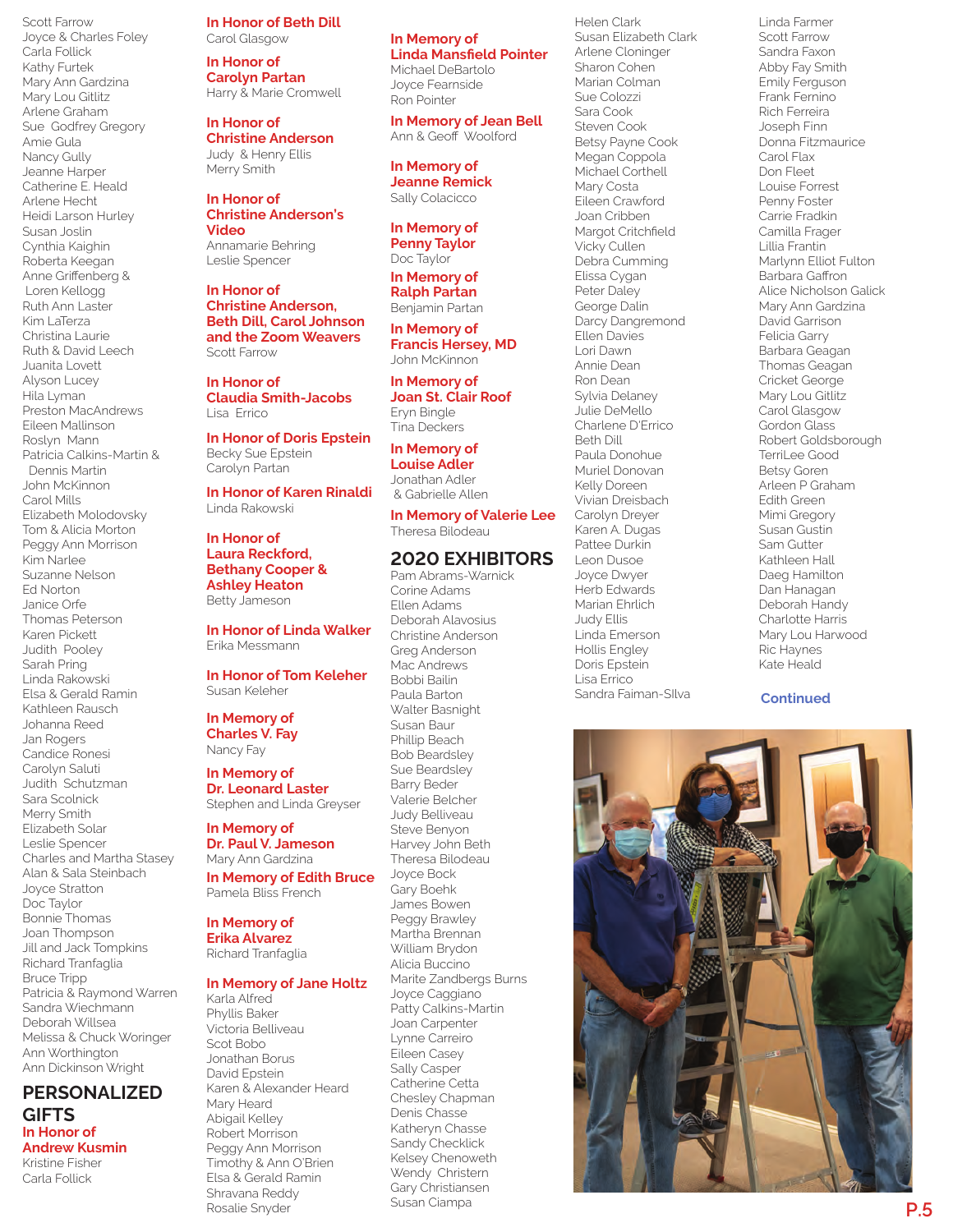Ashley Heaton Nigel Heaton Barbara Hecker Sigrid Hecker Shirley Henricksen J. William Henry Liz Henry Shirley S. Hersey Adele Heustis Melissa Hofer Lisa Horton Brooke Howard-Keane Paul Hughes Mark Hutker Deborah Iappini Christina Jacobi Betty Jameson Susan Jensen Carol Johnson Molly Johnston Ruth Ann Kane Jennifer Kano Amy Kaufman Lois Kaufman Jon Keenan Doreen Kelly Elaine A King Jean Kirby Walter Knox Carol Ann Knox Nadine Krasnow Suzanne Kuffler Andrew Kusmin Beth Laidlaw Sheila Largay Jeannine LaVoie Diana Lee Ruth Leech Betty Lewandowski Leslie Lichtenstein Corinne Lilie Zoe Llewelyn Muriel L. Henault Locklin Charlotte Lockwood Shirley Lombardozzi Paul Lombardozzi Steven Long Juanita (Miki) Lovett Barbara Lunn San Lyman MacAndrews Joanna Madloch Victor J. Maglio Margo J. Mancinelli John Mara Mary Markow Mike Markow Deb Martin Jory Mason Marianna Matthews Charles Mazzone Michael G. Mazzotta Shelly McDermott Perelandra McDonnell Robert McIntire David Michaelson Patrice Mogan Ana Johnson Moore Andrea Moore Sue Moore Mary Moquin Lisa Morales Ana Johnson Moore Melissa Morris Clarke Morrison Peter Morrison Tom Morton Paul Murray

Valerie Murray James Musto Teri Navickas Richard Neal Mary Nickerson Bill Noble Tom Noonan Edward Norton Margaret Fair Nowak Malee Nuesse Donna Oglesby Robert Olshansky Jan Orfe Hillary Osborn Kathy Osol Marge Overholtz Suzanne Packer Marilyn A. Pageau Bruce Panock Ginny Pappalardo Jane Parhiala Peter Partridge Richard Pawlak Cherie Perdikis Jay Phyfer Janet Picard Karen M. Pinard Majorie Quill Amy Rader Seth Rainville Carole Raymond Johanna Reed Jackie Reeves Amy Rice Peggy Richard Carl Richards Judith Richardson Philip Richardson Beth Rockwell David Rogers Marilyn Rowland Lisa Jo Rudy Ruth Leech Robert Ryder Holly Saint Angelo Roberta Sanford Vittoria Colonna Sault Karen Scata Deborah Scavotto Calla Jean Schaeffer Diane Scotti Robert Scutt Pauline Seliger Egelson Marie Shanahan Polina Shapiro Kim Sheerin Mary Shiff Andrew Shiff Zachary Shiff Penny Shuman Susan Sigel Hecker Sigrid Susan Simon Judy Singer Merry Smith Claudia Smith-Jacobs Leslie Spencer Marie St. Hilaire Liz St. Pierre Lisa Stanton Sherri Starr Eve W Stoddard Paula Stone Susan Elizabeth Clark Anya Suslova Zolkos Dorene Sykes Jim Tansey Kathleen Taylor

Anne Tcherepnin Bob Templeton Micki Tor Richard Tranfaglia Steven Treistman Jean Tucker Beverly Tyrie Deborah Tyser Joan Valle Cathy van der Bil Nick Vardack Susan Varga Shiv Verma Thalia Verros Wendy Vogel David Wachtel Nancy Walbek Linda Walker Annemarie Wall Marie Walsh Sue Walsh Stoddard Nancy Warren Gloria Warren Michael Washburn Debbie Watson Nancy B Weinstein Christine Weisiger Kathleen White Cathy Williamson David E Williamson Milt Williamson Laurel Wilson Peg Wilson Ann Worthington Ann Wright Stephanie York Denise Zompa

### **Youth Art Shows**

Rachele Andrade Isabelle Ashton Gio Borgese Caitlin Bourgoin Zaria Cain-Williams Andrew Carette Oona Carroll Abigail Chorches Sofia Cilfone Joey Colentro Olivia De Punte Ethan DeLory Stone Devlin Magnolia DiAngelis Kathleen Dolan Logan Drew Nate Drury Riley Duarte Juliana Dvorak Anna Falcone Jaylynn Fernandez Taelynn Freeman Molly Gedney Madison Genest Ayanna Goffigan Spencer Goldsmith Cassidy Gummow Lily Hauptmann Sophia Kasparian Masha Krag Maria Krag Isabel Kubic Kaylee Kuehne Timmy Lang Samatha Leboeuf Kevin Lyons Jonathan MacNevin Katie Mahoney Katelyn Mahoney

Brody McLean Karlee Meissner Navaeha Melton Eloise Mills Jaden Miranda Jonathan Moitoza Abigail Moloney Abigail Mulligan Emma Munroe Shu-Tong Murray Ava Norris Josephine Oberton Hope Oliveira Ciara O'Malley Drea Perez Leah Pickering Lexi Pina Gabriela Polakovic Emily Reyenger Erin Reyenger Kyle Roderick Tierney Roggiolani Abbie Roman Melanie Rosenblatt Maddie Sabens Sarah Schlesinger Noah Schmidt Calista Shank Kevin Shea Helen Sievert Ariana Simonelli Sarah Slesinger Sophia Steele Henry Toran-Sandlin Allison Underhill Miranda Van Mooy Brianna Waggett Kyleigh Waggett William Waite Wylie Wakefield

#### **2020 MEMBERS \*** Volunteers

### **Benefactor Memberships**

Michael & Angela Distasi \* Jane Holtz Richard McElvein Forrest Pirovano \* Karen & Thomas Tierney Peg Wilson

#### **Supporter Memberships**

Melissa Hofer \* Holly Hudson \* Colleen Karsner Mark Karsner Patricia & Brian Keck Walter & Carol Knox \* Robert McIntire Susan & Bill Patterson Karen Rauss Constance Ryan Dorene Sykes Dr. Brooks Watt & Mrs. Karen King-Watt David E. & Cathy E. Williamson \* Alison Zaino

### **Contributor Memberships**

Ellen & Matt Adams \* Paula Barton \* Barry Beder

Patricia Calkins-Martin \* & Dennis Martin Kiril & Judith Coonley \* Barbara Gaffron Thomas & Barbara Geagan Mary Lou Gitlitz Amie Gula Dan Hanagan Betty Jameson \* Thomas & Susan Keleher Janis Orfe \* Thomas Peterson Joan Thompson Patricia B. & Raymond T. Warren Milt & Susan Williamson Melissa & Chuck Woringer

### **Individual and Family Memberships**

Lysbeth Abrams Robin Ackroyd Jessica Adams Martha Adams Louise Adler Margaret Adlum Kathryn Aisenberg Mark & Cindy Albers Carol & Ted Amaral Beverly & David S. Ament Louis Anastasia Christine Anderson \* & Jay Phyfer \* Greg & Caroline Anderson\* Steven Babitsky Bobbi Bailin \* Dale Baker Betty Baker Maxwell Bales Nancy Barnett Patricia Barret Lee Barrington Tyler Barron Mary Barry Jaci Barton Walter Basnight Alice Batchelor Jeff & Shelia Bauer Susan Baur Susan & Robert Beardsley Gisa Belanger Valerie Belcher \* Judith Belliveau \* Steven Benton Dixon Bergman Rita Bernier Carol Bernon Harvey John Beth Kim Bianchini Wendy Bigelow Marion Bihari Therese Bilodeau Alison Blazis Jen Blesso Janet Totten & Cathleen Blumberg Gary Boehk Maryann Bolsover Maurice Bosse James Bowen Peggy Brawley Terry Breidenbach Martha Brennan Jennifer Briggs Martha Brill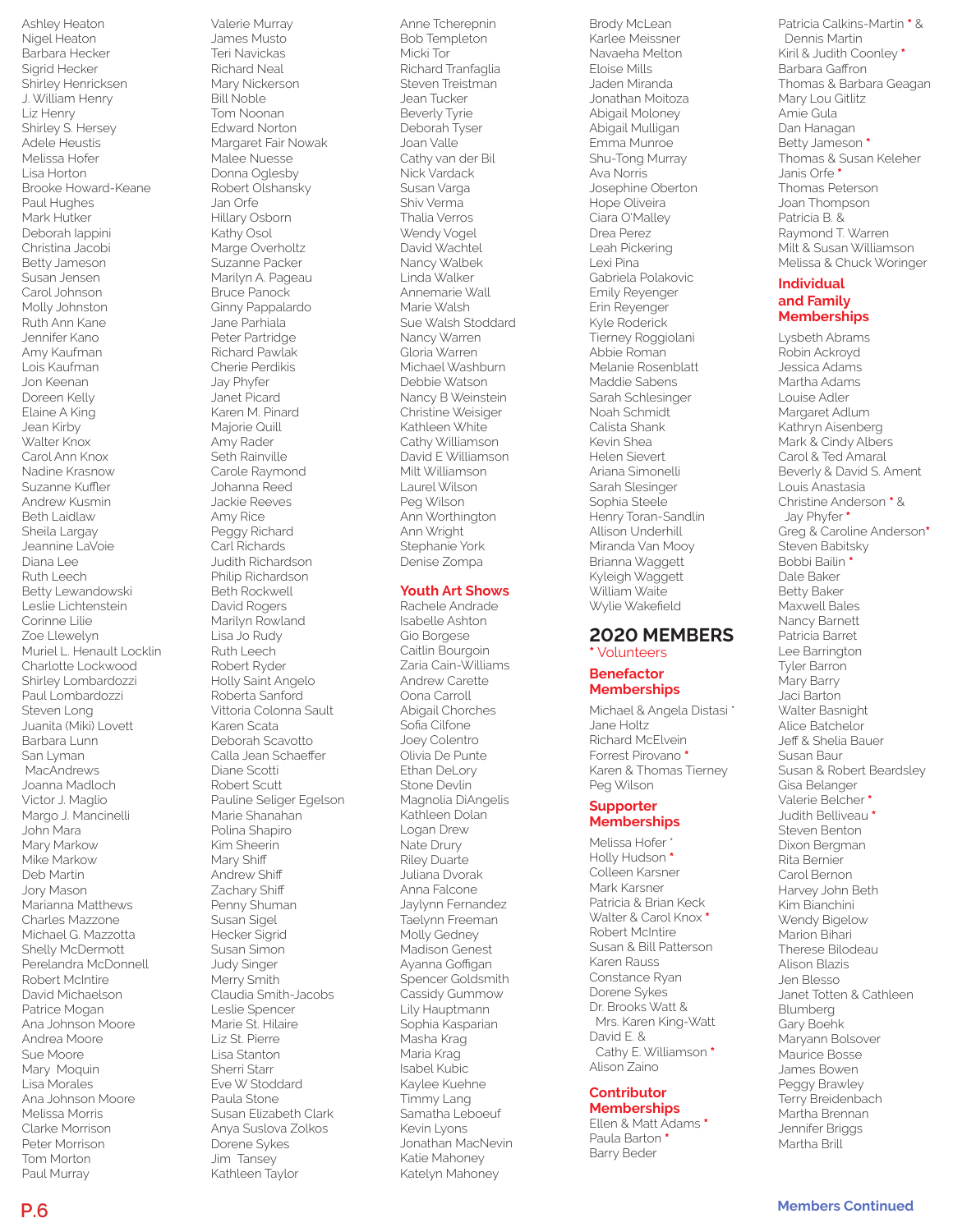Christina Brodie Jo Anna Brooks Elizabeth Brooks Janet Brooks Susanne Brown David Bruce Renie Bruun Alicia & Michael Buccino Jonathan & Annie Burleigh Marite Burns Karen Burrows Karen & John Burton Mary & Roland Butler Daniel & Sally Byrne Joyce Caggiano Stephen Caldera Carol Caradimos Jaime Carey Alice Carey Linda Carpeno Joan Carpenter Susan Carr Lynne Carreiro \* Nina Carroll Ken Carson Sarah & Milo Caruso Elaine Casella Eileen Casey Sally Casper Juanita Cassata Catherine Cetta \* Thomas & Janet Chadie Chesley Chapman Denis & Katheryn Chasse \* Sandra Checklick Betsey Cheitlin Kelsey Chenoweth \* Christine Chepeleff Carol Chittenden Loba Chudak Brian Tice & Jin Chung Susan Ciampa Claire Clark Ellen Lovell Clark Susan Elizabeth Clark Nathaniel Clark Margaret Clarkin Sharon Cohen \* Sally Colacicco Linda Collins Marian Colman \* Sue Colozzi Marge Connelly Lisa Jo Rudy & Peter Cook Betsy Payne Cook \* & Steve Cook \* Megan Coppola Maria Costa Angie Covington Eileen Crawford Joan Cribben \* Margot Critchfield \* Cynthia & Alan Patrick-Croatti Marie & Harry Cromwell \* Vicky Cullen \* Deb Cumming \* Doris Curran Linda Dadak Eva & Michaela D'Agostino Lisa Daigle Peter Daley \* Alisa Daniels Ellen Davies Betsy Davis Rona Davis Michael Day Annie Dean Sylvia Delaney

Julie DeMello Charlene D'Errico \* Ann DesRoches Sharon Devine Kim Dewall Paul & Mia DeWeer Patricia DiBella Elizabeth Dill \* Louise Dionne Helenann Dixon Paula Donahue Anne Downs Vivian Dreisbach Lee Drescher Irene Drolet Nancy Duffany Karen Dugas Georgie Dunn Belinda Durinick Pattee Durkin Lee Dusoe Joyce Dwyer Donna Mattison-Earls Virginia Edgcomb Lillia Frantin & Herb Edwards Marian Ehrlich Florence Einis Amy Eldridge David Elkind Judy & Henry Ellis Linda Emerson Jacqui Emrich \* Darcie Enea Doris Epstein Judy Ernst Lisa Errico \* Sandra Faiman-Silva \* Janet Fairbanks Joanne & Robert Fallon Virginia Fallon Virginia Fantarella Linda Farmer Louise Faucher Sandra Faxon \* Margaret Fay Abby Fay Shelley Fenily Christine Ferullo Sally Fine Joseph Finn Lowely Finnerty Shirley Fiorentino Kristine Fisher Donna Fitzmaurice Donald Fleet Lisa Weinstein-Flynn John & Danae Foley Carla Follick Louise Forrest Lee Forsythe Penny Foster Carrie Fradkin \* Camilla & Steven Frager Beth Fraser Elinor Freedman Jean Freeland Rooster Fricke Arthur Fritz Natasha Frye Marlynn Elliot Fulton John Funkhouser Nicole Gabai Christine Gagne Alice Galick Osborn and Rugh Gallery James & Nancy Galloway Loretta & David Garrison Felicia Garry

Joanne Briana-Gartner Stephen & Cassandra Gaudin Martha Gavenas Cricket George Merry Gerber Ellen Germann Kevan & Linda Gibson Arlene Gibson Janice & Richard Gilley Gregory & Barbara Gillis Carol Glasgow Gordon Glass Rebecca Gmucs Lisa Goldberg Jeanne Goldberg Nicole Goldman Salley Mavor \* & Rob Goldsborough \* Alice Goldstein Carmen Goldstein Terri Good Edwin Gordon Pamela Gordon James Gordon \* Betsy Goren \* Arleen Pancza-Graham Douglass Gray Ed & Alice Grayson Edith Green Jessica Greeney Noreen Greetham Mimi & Hugh Gregory \* Kayleah Griffen Nancy Gully Jessie Gunnard Susan Gustin Viktor Guyetsky Steven Hahn Linda Haidar Susanne Goodman-Hallstein Charlotte & Mary Harris \* Deborah Handy Mike & Kimya Harris Lesley Harris Cheryl Harrison Mary Lou Harwood Elizabeth Hathon Sarah Hawkes Eileen Hayes Lorraine & Ric Haynes Catherine & William Heald Arlene Hecht Sigrid Hecker \* Barbara Hecker Shirley Henriksen \* Liz & Bill Henry \* Anne Belson-Hevner Elaine Cominos Hickey Mark Hickey Janet Higbie Sue Hobart Gordon & Jody Hoffstein Robin Holtz Lori Dawn Horb Marti Horwitz Rosemary Hoskins Dorothea C. Hosom Paul Hughes William Hughes Maryann Hughes Heidi Larson Hurley Carla Hutker Deborah Iappini Chris Inoue Marcy Jackson Ellen Todd & John Jackson Christina Jacobi

Susan & Seth Jacobson Cynthia Jacoby Serena Jalbert Denise Jay Kathy Joffe Carol Johnson Lorraine Johnson Molly Johnston & Tom Noonan Art Jones Barbara Woll Jones Susan Joslin Lisa Judelson Cynthia Kaighin Cindy Kaleskas Eileen Kandret Ruthie Kane Jennifer Kano Steven Goldstein & Erika Kates Lois Kaufman Amy Kaufman Brook Howard-Keane Jon Keenan \* Ann Keller Matthew & Laurie Kelley Anne Griffenberg & Loren Kellogg Ann Kelly Doreen Kelly \* George Kelly Lisa Kenny Scott Farrow & Elaine King Lauren Kinghorn Maria Nancy Kinsley Jean Kirby Will Kirkpatrick Joan Pearlman & Peter Kivy H. Giles & Deborah Knight Richard Kochanek Helen Koehler Celeste Kramer Nadine Krasnow Debra Krim Suzanne Kuffler Judy Labins Monte Ladner Beth Laidlaw Mary Kerns & Daniel Lake John Laliberty Lauren Lambert Nancy Lambert Karen Landry Estrelita Lane Phyllis Lane Bill Lane Mary Lane Louise S. Lane William & Jean Lange Patricia Lanning Sheila Largay \* Martha Lartigue Mary Ann Latter Christina Laurie Jeannine LaVoie & Richard Ferreira John Lawrence Cynthia Lawson Peg Ledwell Kevin Ledwell Jacqueline Jane Lee Ruth Leech \* Ardelle & Kenneth Legg Jody LeMieux Ellen Lennon Shelly Levin Betty Lewandowski Maureen Lewis

Leslie Lichtenstein Paula Lichter Corinne Lilie Jane Lincoln Laura Lindzey Robin Littlefield Muriel Locklin Shirley & Paul Lombardozzi\* Wendy Williams & Steven Long Cheri Gherst & Annabelle Long Ann Loos Douglas Lopes Juanita Lovett \* Marjorie Lueck Barbara Lunn San Lyman Heather & John Lynch Dianne Lynch Dyanne Lynch Annette MacAdams Preston MacAndrews \* Theresia MaCarthy Beth Macgillivray Neil Maciejewski Victor Maglio Larry & Jeong Maguire Gerry Maikath Karl Maki Helen Mangelsdorf Roslyn Mann Sheila Mansfield John Mara Bonnie Maresh David Margaretos Michael & Mary Markow Melanie Markowski Saralee & Robert Marshall Joan Martin Jory Mason Mariana Matthews Alison Mawrey Mary Gail McCarthy Deborah McCarty Shelly McDermott \* Margaret McEvoy Katherine McEvoy Jodi McGowan Carol & Don McInnes \* Karen McNamara Nancy McNiff Dianne McPherson Bobbi Mersereau \* Frances Merton Jan Messier Murro Van Meter David Michaelson Joan Modzelewski Christine Moffat Patrice Mogan \* Janet Moller Keith Monjak Lisa & James Mooney Corine Adams & Jennie Mooney Andrea Moore Lisa Morales Jerre Moriarty Claire Morley Clarke & Jessica Morrison Peter & Susan Morrison \* Susan Morse Tom Morton Holly Mottai Joan C. Muller